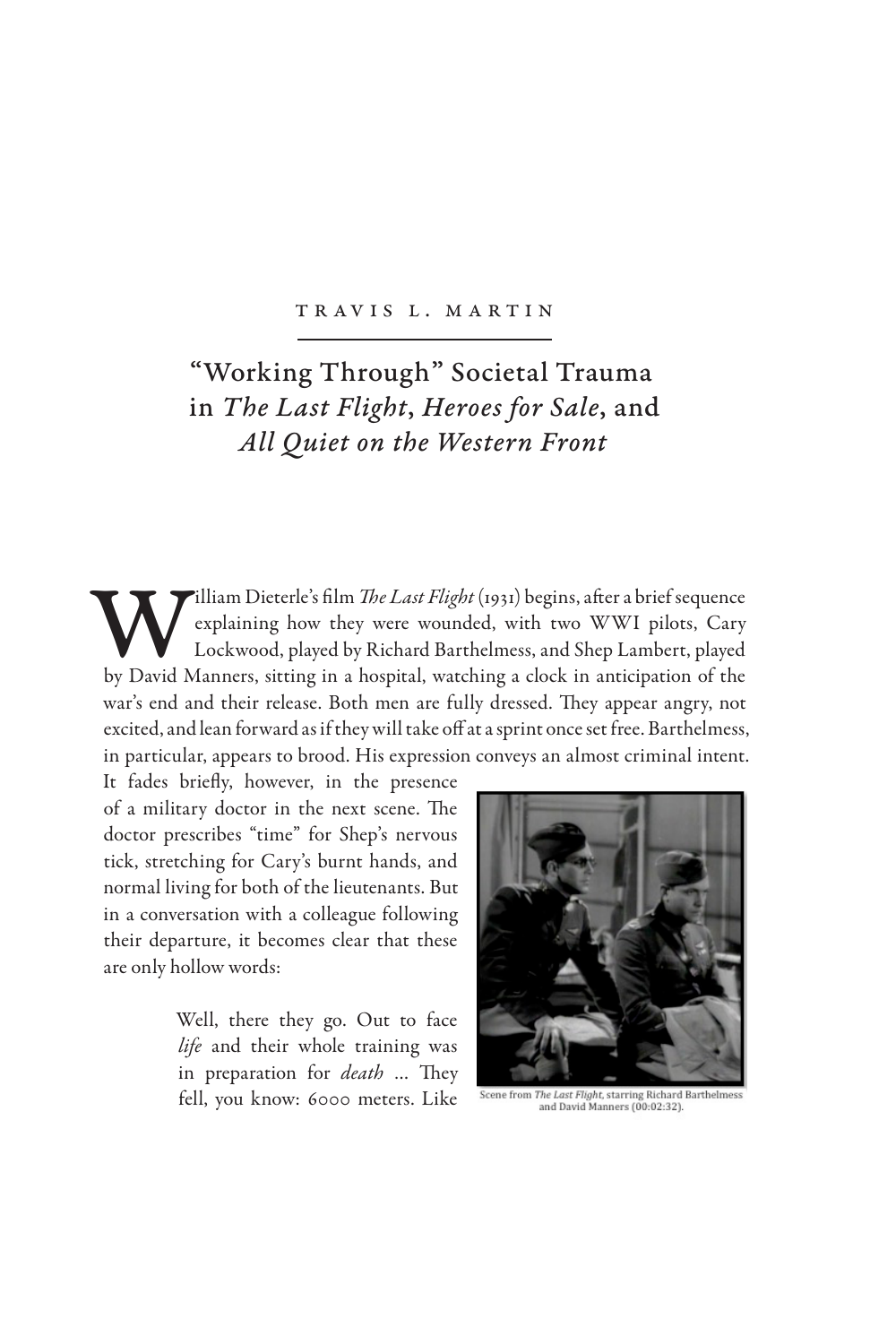dropping a fine, Swiss watch on the pavement. Shattered both of them. Their nervous systems are deranged, disorganized, brittle … Spent bullets. That's it. They're like projectiles: Shaped for war and hurled at the enemy. They've described a beautiful, high-arching trajectory. Now they've fallen back to Earth: spent, cooled off, useless. (00:05:06-00:06:17)

Of course, there are a number of different interpretations for the doctor's speech: war weariness, cinematic foreshadowing, or an effort to channel America's angst surrounding the successful reintegration of servicemen into postwar society. But, what cannot be dismissed is its clear focus on the psychological wounds of combat. The doctor sees Shep and Cary as "spent bullets" because of their minds, not because of nervous ticks or burnt hands. In 1931, *The Last Flight* suggests that any trouble WWI veterans might have reintegrating into society has entirely to do with the psychological wounds of combat.

Literary trauma theorists apply psychoanalytic principals to literary texts, exploring these wounds as they appear on local levels in characters, narrators, and interpersonal interactions within a plot. These principals also prove useful in understanding how cultures comprehend and process trauma. Scholars like Cathy Caruth and Richard Bernstein suggest that traumatic events are never fully experienced consciously (Bernstein 44) and that much of what is experienced comes after trauma in the form of symptoms (Caruth, *Unclaimed Experience 91-92*). Both Freud and proponents of modern therapies recognize that crafting narratives—associations between what happens before, during, and after trauma is essential in bringing these events into the conscious realm and resituating them temporally.

This narrative-making work takes place on individual and societal levels. The psychological symptoms of traumatized individuals suggests that they are anchored to the past, to the moment of trauma, and that healing must come from revisiting those past traumas and crafting a stable narrative that stretches into the present. Societies, on the other hand, begin with instability—with symptoms—in the present and work backwards through narrative to understand their etymological roots, arriving at a fuller understanding of trauma in the past. In many societal narratives, specifically the WWI films explored in this essay, war veterans themselves exist as the traumatic symptoms of a society working backwards toward a fuller understanding of its shared trauma.

On the surface, depictions of veterans in *The Last Flight*, *Heroes for Sale*, and *All Quiet on the Western Front* appear offensive and shallow. The films make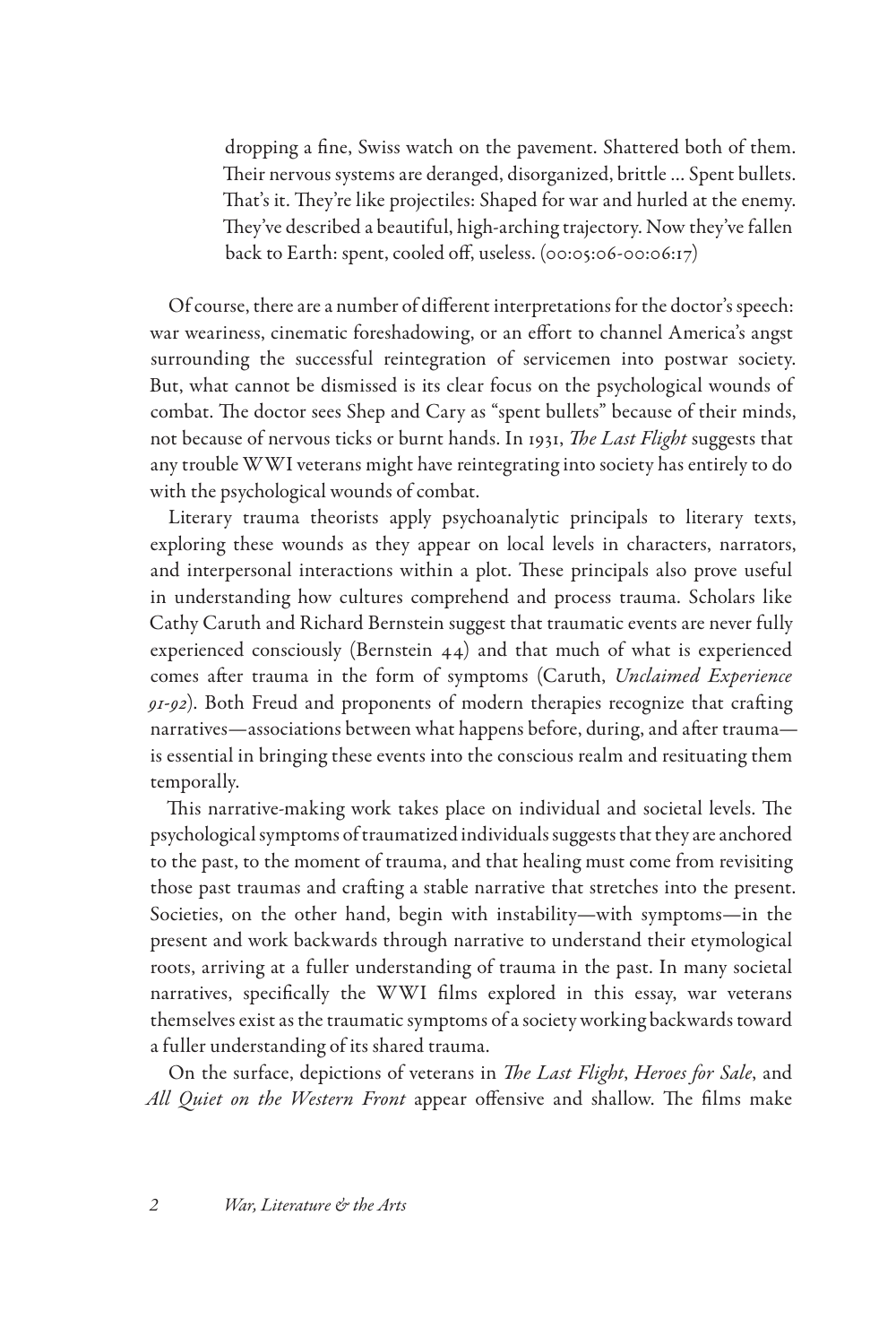suggestions about the postwar lives of veterans based only on shell shock's most visible symptoms, those viewable to the public through popular media, ugly truths blown out of proportion and made hyper-real. However, each film that negatively depicts veterans is also an example of trial and error in the creation of America's societal narrative, a collective story that must be revised after war to include those sent to fight it. Ultimately, societal narratives succeed in working through traumatic wounds in the same manner as individual narratives: by crafting stories of successful reintegration, defeated addiction, and by making associations between symptoms and their causes. To be "healing" both societal and individual narratives must situate traumatic events within a temporal structure, piecing together realities fragmented by war, mapping a future inclusive of the traumatized subject into collective humanity despite the prevalence of traumatic symptoms.

Whereas psychoanalysis has evolved beyond the initial postulations of Freud, his theories of latency and return remain essential to understanding how narratives process trauma. For Freud, latency was the fourth in his stages of psychosexual development, the point in which children redirect oedipal energies upon social pursuits. This redirection takes the form of play in analyst Jacob Arlow's analysis of children: "[T]he play consisted of simulating and repeating unpleasant, frightening, realistic situations, in which the young boys identified themselves with a damaged individual" (35). This "simulating and repeating" is explained as a part of Cathy Caruth's paradox of trauma: "Traumatic experience, beyond the psychological dimension of suffering it involves, suggests a certain paradox: that the most direct seeing of a violent event may occur as an absolute inability to know it; that immediacy, paradoxically, may take the form of belatedness" (*Unclaimed Experience 91-92*). The mind returns again-and-again to a traumatic event in an effort to make sense of it, to create associations between symptoms and their roots, to reorder confused memories, explain symptoms, and piece together a fragmented

reality. *Play*, for Arlow's subjects, circumvents Caruth's "inability to know" through creative expression. Films featuring WWI veterans are examples of play on a societal level. Simply put, society is *unable to know* until it has worked those veterans sent away to fight back into its collective narrative.

*The Last Flight* is an experiment with veteran identity, one in search of a WWI veteran identity viable in postwar society.



Shep's final scene in The Last Flight (01:11:48)

*An International Journal of the Humanities 3*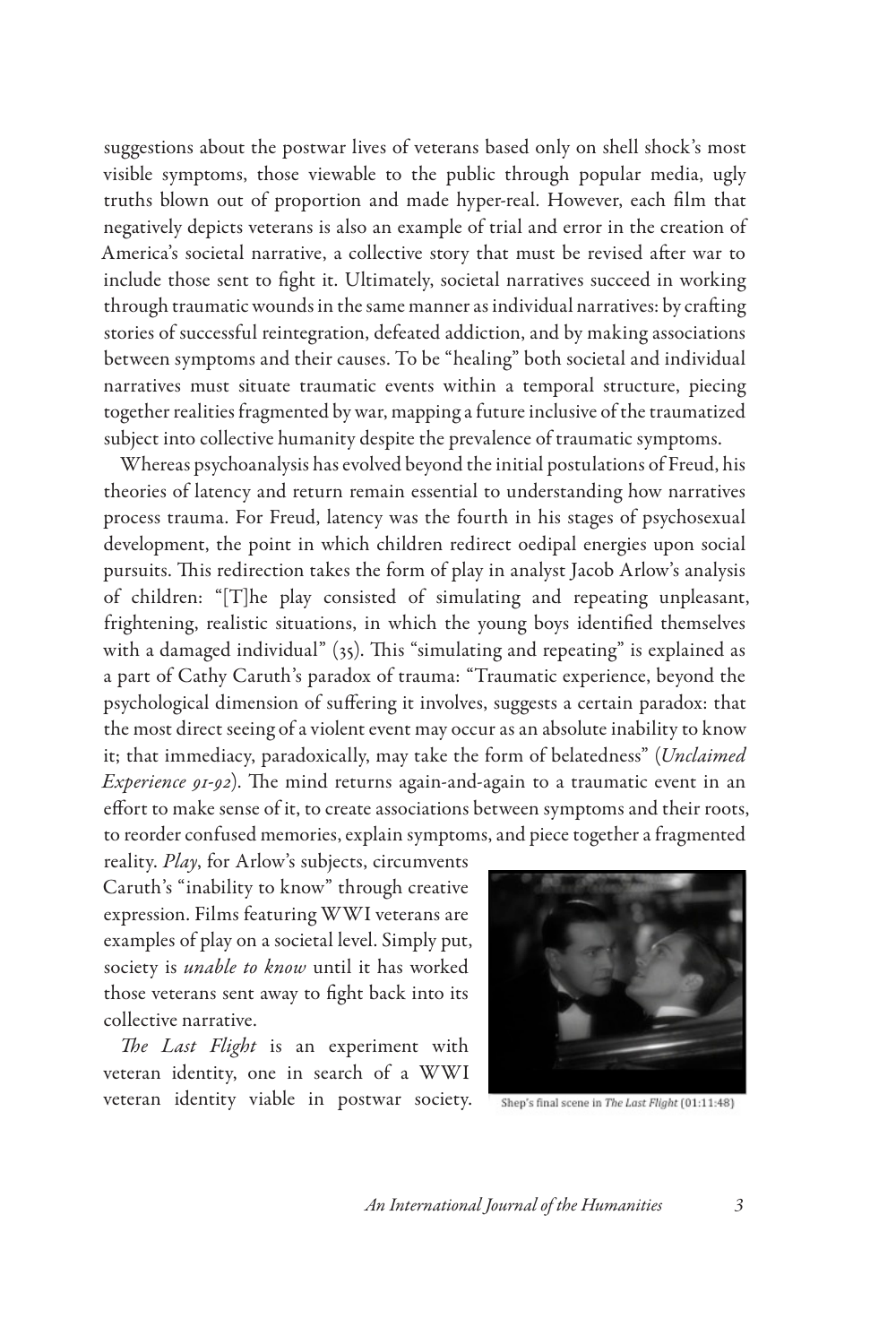Importantly, this experiment is successful in only one out of four instances. In the film, four recently discharged pilots suffering from shell-shock, Cary, Shep, Bill, and Francis, travel to France where they drink constantly and rally behind a young woman, Nikki, who plays witness to their high-risk behaviors. Bill is killed after an impromptu bullfight in Portugal; Shep dies in a firefight between Francis and a womanizing American reporter, and Cary is ultimately deprived of the camaraderie that anchored him to his wartime self. The doctor, whose speech at the beginning of the film suggests that the men are "spent bullets," represents those skeptical about postwar assimilation. The film must account for this skepticism but other outcomes as well if it is to transcend stereotype.

It must treat Shep, Bill, Francis, and Cary as individuals. Nikki, whose innocence contrasts many of the negative symptoms exhibited by the men, represents those opposite of the doctor, those who believe in the possibility of WWI veterans' successful reintegration. She certainly does not fall prey to four lascivious war veterans. Instead, she finds herself under their protection. Francis is willing to kill for her without any expectation of reciprocation. Cary accepts her offer of companionship without the ability to feel intimacy. Nikki represents the portion of American society unaffected by the war, but also the portion which cannot fully understand its own past before accepting war veterans back into the fold. So, as societal narrative, the film engages its viewers by making them wonder if the four veterans will take advantage of Nikki—by making them wonder if war veterans will take advantage of America. Alcoholism and high-risk behaviors, those plainly visible symptoms of individual trauma, then, take a back seat to the larger concern of the safety those who are innocent, of those uninitiated into war. By redirecting their energies—the psychological conditioning that kept them alive in combat into maintaining Nikki's innocence, the veterans in the film prove their usefulness in American society as its protectors.

Return is the "belatedness" in Caruth's theory, the emergence of repressed symptoms which mirror the psychological and physiological necessities of combat. Repression represents the most feared element of veteran identity to those unacquainted with war: the resurgence of violent tendencies honed in combat. In 1926, Norman Fenton wrote in *Shell Shock and its Aftermath* that "neurosis obeys the laws of habit. Once the habit has been founded the individual is subject to its mandates. Any unusual or sudden stimulus (whether real or imagined) calling out emotion, or likewise, any social problem which appears to the individual great and unsurmountable may reinagurate in the individual's body this old habit of wartime" (161-62). Fenton's explanation of the startle response is accurate; traumatized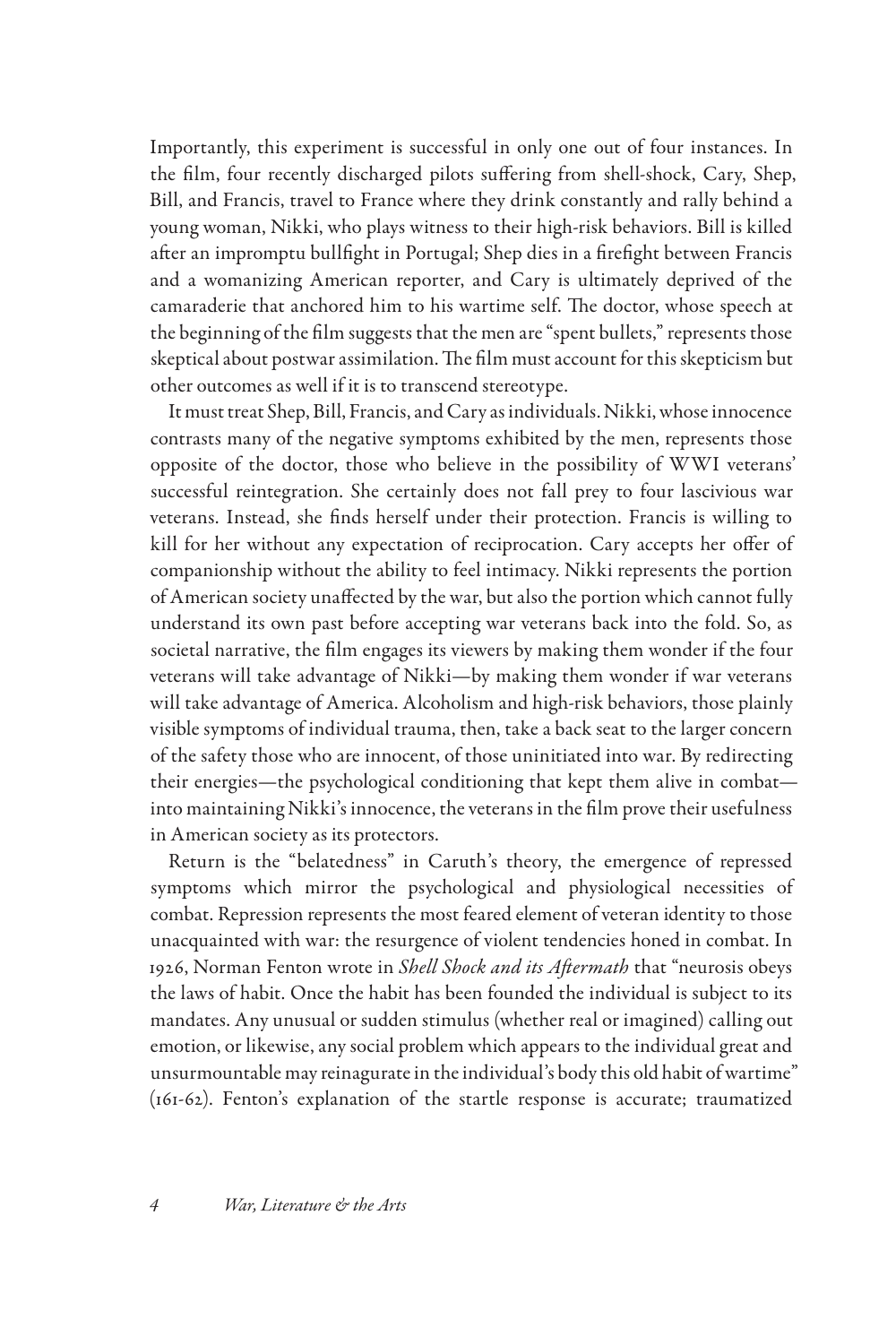veterans will return to their training when triggered by stimuli. In *The Last Flight*, Francis proves Fenton's assumption when he kills the American reporter. His actions are justified within the plot, but his exit—the fact that he disappears into the dark never to be heard from again—suggests that there are violent veterans lurking about, suffering from a growing list of war-related illnesses and addictions attributed to veterans of the era: "syphilis, alcohol … hallucinoses, hysteria, neurasthenia … pathological lying, Bolshevism, delinquencies of various sorts, homosexuality, suicide and self-mutilation, nosophobia, and even claustrophobia" (Southard viii). Nevertheless, Francis is only one iteration of veteran identity found in the film.

Of the two veterans who die, Shep reveals the most about repression. He chases the death that missed him in a plane crash, the crash responsible for his hospitalization at the beginning of the film. He is "'haunted' by a past [he] cannot put behind [him], and which continually intrudes into [his] present, waking and sleeping" (Leed 86). It is not that Shep cannot grasp the fact that he almost died. He cannot grasp the fact that he is still alive. He says as much in his dying words:

> You may not believe it but this is the best thing that ever happened to me … That's better. You know, Cary, I feel just like we're falling. A long time ago. Don't you remember? Spinning. Spinning. Spinning. Only, you brought me down safe. Oh, Cary, good old Cary. Best flier in the service … Old Shep's going to crash ... Cary, level off. (1:10:30-1:12:40)

In the scene, Shep associates his death in the present with his *near*-death in the plane crash. His words sound as though it were just a matter of time before death found him. However, psychoanalysis reveals that it to be the other way around: it is Shep who is in search of death.

In "The Neurotic's Individual Myth" Lacan claims that "the subject always has an anticipatory relationship to his own realization which in turn throws him back onto the level of a profound insufficiency and betokens a rift in him, a primal surrendering" (423). Shep's struggle begins when he envisions his own death in the plane crash at the opening of the film: "After all, in order for this dialectic of the death struggle, the struggle for pure power, to be initiated, death must not be actualized … death must be imagined" (Lacan 425). Judith Herman, like Arlow, recognizes this struggle in the form of play: "Adults as well as children often feel impelled to re-create the moment of terror, either in literal or in disguised form … In their attempts to undo the traumatic moment, survivors may even put themselves

*An International Journal of the Humanities 5*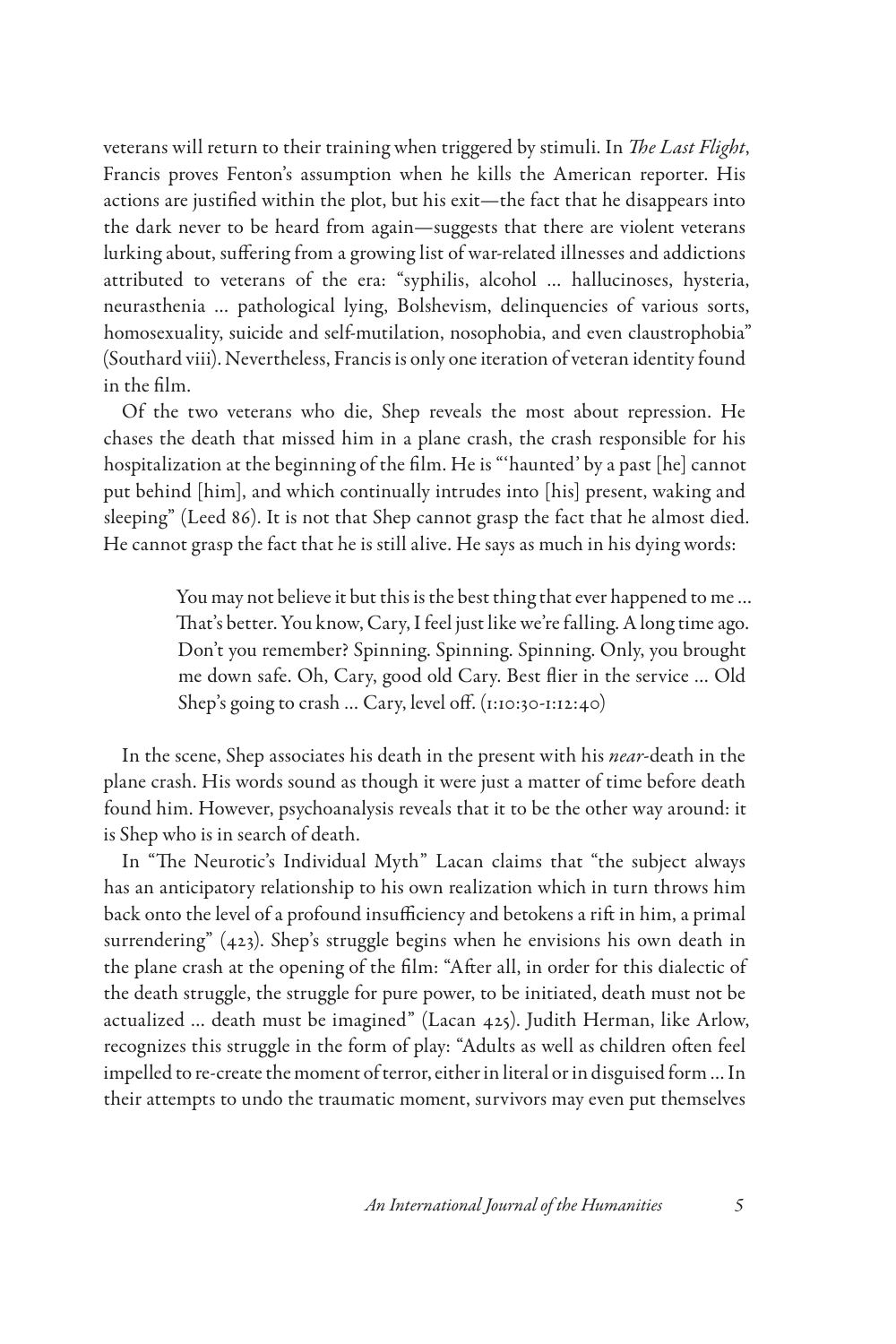at risk of further harm" (39). Shep's play—his attempt to "undo" his trauma—is a "struggle for pure power" played out through high-risk behavior and alcohol abuse. Shep returns to his trauma through symptoms, articulating Lacan's power struggle through stereotypes the audience can understand, presenting another possible version of veteran identity.

*The Last Flight* runs Cary through the same gamut of symptoms and stereotypes as the other characters. Robin Room's reading of the film focuses on alcohol abuse, in particular:

> *The Last Flight* (1931), a low budget semi-parody of Hemingway's *The Sun Also Rises*, starts with four American flyers, wounded in the First World War, being discharged from military hospital in France. In almost the opening lines, one flyer says to another, 'The old guerre is fini. What are you going to do now, Shep?' 'Get tight!' 'And then what?' 'Stay tight'." (15)

Room argues, "What we are seeing in a movie like *The Last Fight* might be described as a pornography of drinking" (16) and asserts that alcohol's role in the film is directly related to the influence of prohibition. However, the direct links to veteran identity and psychological illness in the plot are hard to ignore. The dialogue highlighted by Room, taken from early in the film when Cary and Shep sit in the hospital, suggests a foreknowledge of their inability to reintegrate into postwar society. That they plan to get drunk as soon as possible is only a part of the larger narrative underway, *local symptoms* of veterans who themselves are *societal symptoms* of war trauma. Alcohol is only one of the tests faced by Cary. The symptoms of shell-shock are equally challenging.

Cary displays psychological numbing after Shep's death: "Can't you cry, Cary?" Nikki asks. He claims that he can no longer cry because of the war, suggesting that he will be incapable of the deeper levels of emotion necessary to maintain a relationship. Judith Herman explains how both numbing and alcohol abuse are related to Cary's war trauma: "Traumatized people who cannot spontaneously dissociate may attempt to produce similar numbing effects by using alcohol or narcotics … [to] control their hyperarousal and intrusive symptoms" (44). Of the four veterans in the film, however, Cary displays the most control over his drinking. The lack of alcohol in the film's finale suggests that he has regained some control over his war trauma. His numbing remains: "[N]othing matters. We only had each other. Comradeship was all we had left. And now that's gone, too" (01:14:45-01:14:52). *The Last Flight* submits that the best way for veterans to reintegrate into society is by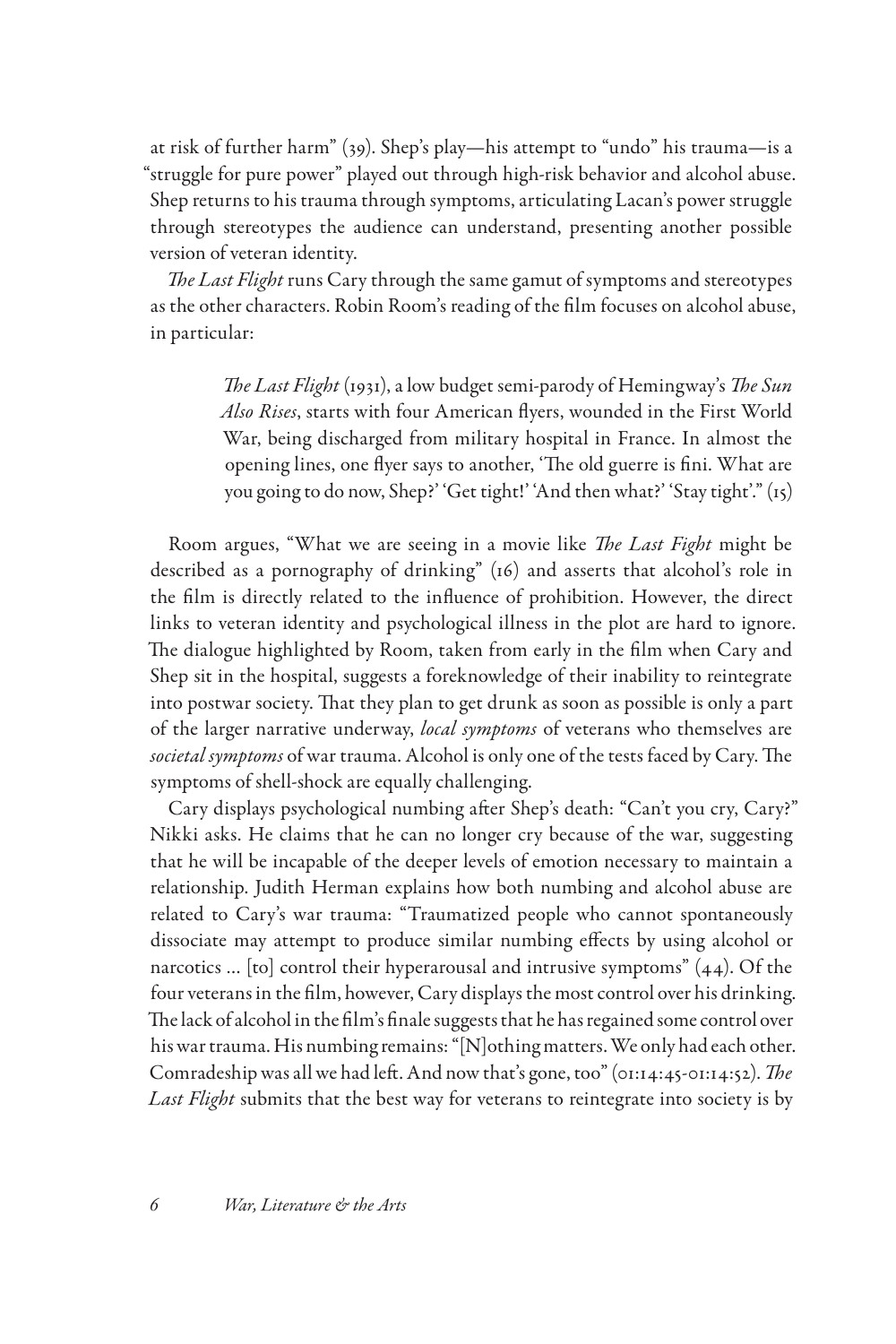removing themselves from reminders of war. The route taken in the film is one that involves revisiting trauma instead of repeating its symptoms. As Francis, Bill and Shep die or disappear, Cary excels. By engaging in another traumatic event in the gunfight, Cary is freed of his trauma by making real the death that should have occurred in his plane crash. A veteran viable for the postwar narrative, according to *The Last Flight*, is one that faces his past and accepts its consequences, real or imagined.*The Last Flight* is not the



Tom Holmes, played by Richard Barthelmess, receives morphine from a German doctor in Heroes for Sale.  $(00:07:49)$ .

only 1930s film to propose iterations of veteran identity. William A. Wellman's *Heroes for Sale* (1933) tells the story of Tom Holmes, played again by Richard Barthelmess, a veteran whose innate goodness and integrity outstrip any symptoms carried with him out of war. Tom singlehandedly captures an enemy trench during the war while his friend, Roger Winston, played by Gordon Westcott, cowers in an adjacent trench. Tom is presumed dead and develops a morphine addiction in a German hospital. Roger receives all of the praise for Tom's bravery and returns home as a hero, landing Tom a job at his father's bank, provided that he keeps the events of that night a secret. However, Roger's father learns of the addiction from Tom's doctor and fires him, forcing him into rehab and further tests of his integrity. *Heroes for Sale* takes a different approach than *The Last Flight*. Whereas the former

articulates traumas of individual veterans, the latter articulates the trauma of the society that welcomes them home. A viable narrative explains the causes of trauma, traces symptoms to their roots, and conceives of a future inclusive of the traumatized subject. Tom Holmes's trauma is kept a secret; his most visible symptom, a shameful morphine addiction, is linked to a German hospital, not the Americans who sent him to war. At first, to protect



Tom is accosted for an unwanted addiction as Roger, who stole his war valor, paces nervously at the side in Heroes for Sale (00:19:18).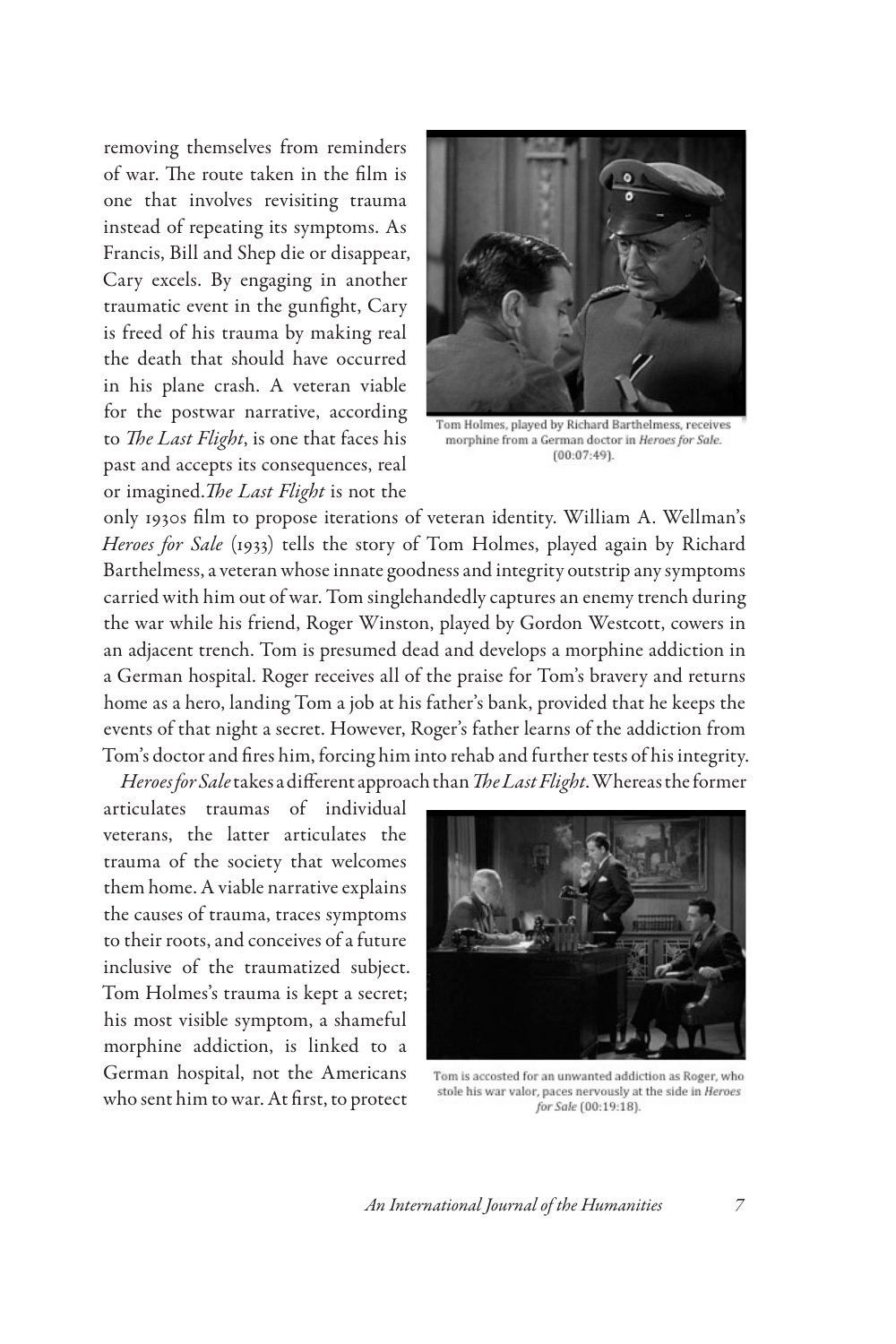Roger, it appears as if the causes of Tom's trauma will never be narrativized in the film, as if the roots of his addiction will forever remain a secret, and as if trouble will keep visiting the veteran, preventing him from reintegrating into society. However, his innate qualities enable him to beat the odds and turn the tables on his accusers. The audience cannot help but watch in disgust as the noble soldier is berated by Roger's father: "I wonder if you realize what this does to my standing in the community. After 25 years of public confidence, I find myself with a drug addict in my employ. A drug addict handling the depositors' money. An employee of mine with this loathsome, cowardly habit. I can't understand it" (00:19:18-00:19:33). Tom sits angrily, wringing a rag, clutching the arms of his chair, scowling at the floor. Interestingly, he does not direct his angry gaze at the accuser. Instead, he avoids defending himself, perhaps introjecting the blame for his condition; his anger is not at first aimed at a particular person. As the tension mounts, however, the scene becomes analogous to evolving conceptions of veteran identity. Once heard, Tom's speech represents a tipping point of acceptance:

> Whoa, wait a minute. How do you think I started taking that stuff? For fun or pleasure? Well I'll tell you how They gave it to me in a German hospital to keep me from going mad with pain. Pain. Agony. Continuing torture, day-after-day like a million ants eating me alive. Do you know what that means? No, you don't. Because when I was being blown to bits you were sitting here safe and comfortable. And you're still sitting here, in judgment. (00:19:42-00:20:07)

*Heroes for Sale* helps heal the wound of exclusion inflicted upon veterans by society. By speaking "the unspeakable," the trauma itself, Tom represents an entire generation of veterans stereotyped and ostracized for circumstances beyond their control. It is the public aspect of this narrative-making process that makes it healing.

Caroline Cox suggests that dramatizing the shell-shocked veterans was not always possible: "Without a clear grasp of the cause or cure of war neuroses, the condition could only work dramatically as an incidental device, and it would be many years before writers could more fully come to terms with and successfully exploit its dramatic possibilities" (281). *Heroes for Sale* continues the work of iterating postwar veterans begun in *The Last Flight*. Both of Barthelmess's characters show resiliency, integrity and, once they can overcome the symptoms associated with their trauma alcohol abuse and high-risk behavior in *The Last Flight*, morphine addiction in *Heroes for Sale*—they prove viable as productive members of society. Further, and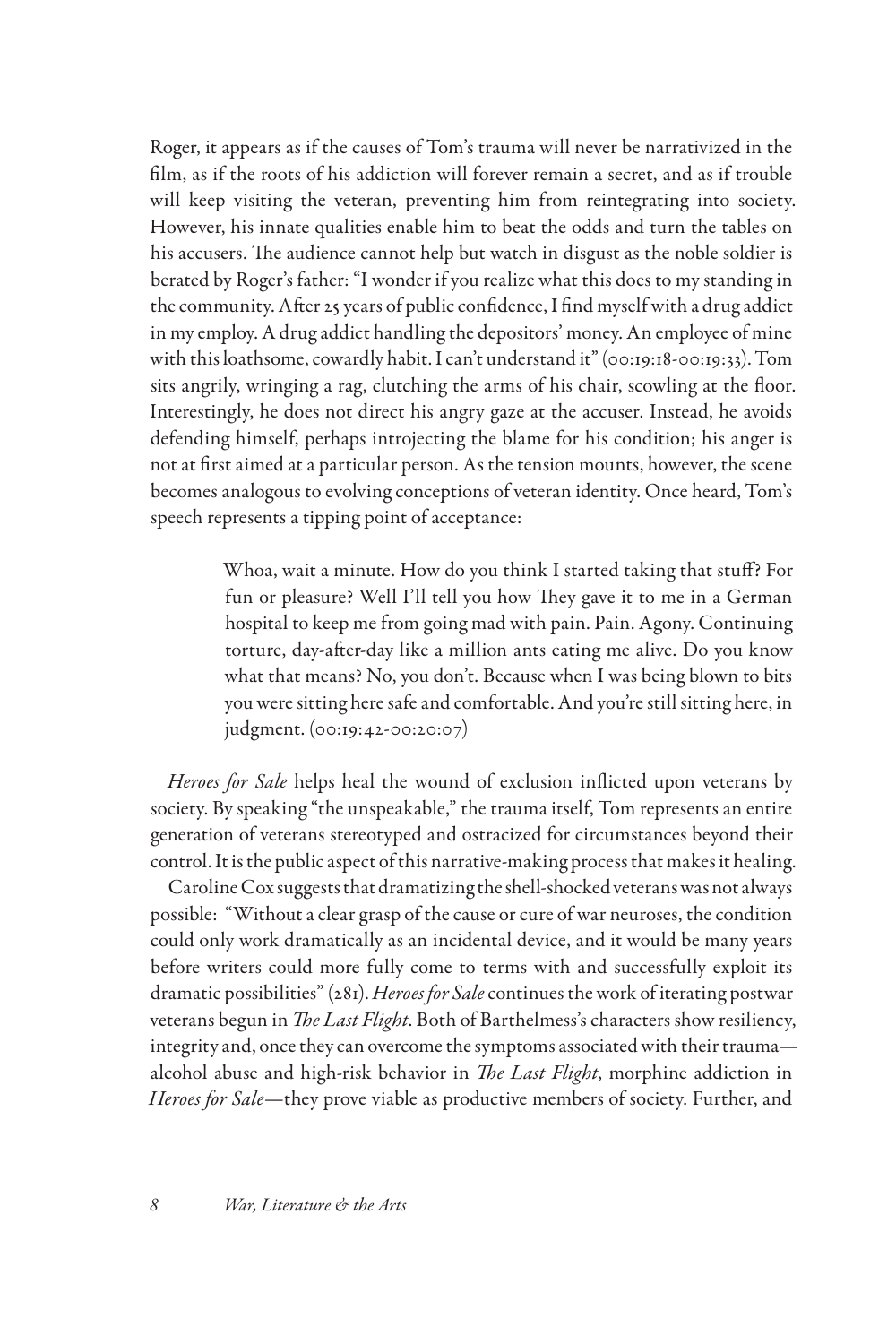historically, these depictions prove "pivotal in creating a more sympathetic public attitude toward mental illness and undermining traditional ideas about insanity" (Cox 281). The ameliorated veteran in *Heroes for Sale* might best be explained by the need to create a collective narrative inclusive of veterans as well as the mentally ill.

A private narrative is of little use to collective society. In order to heal, traumatized subjects must experience acceptance after speaking the unspeakable. Ruth Leys draws upon Herman, arguing the importance of testimony:

> For Herman and the other modern 'recovery movement' generally, even if the victim of trauma could be cured without obtaining historical insight into the origins of her distress, such a cure would not be morally acceptable. Rather, she must be helped to speak the horrifying truth of her past … because telling that truth to herself and others has not merely a personal therapeutic but a public or collective value as well. (123)

It is as true for society as it is for individuals that "the traumatic event is not experienced as it occurs, it is fully evident only in connection with another place, and in another time" (Caruth, *Trauma 8*). Tom's war wound was traumatic. But he was lucky enough to find himself alive in a German hospital afterwards. His addiction to Morphine was traumatic, too. But his innate qualities enabled him to overcome it. The trauma processed in *Heroes for Sale* is that of betrayal. His trauma manifests in a fragmented identity that the film helps piece together through a series of moral challenges indicative of the challenges faced by all WWI veterans. Once Tom's version of the veteran identity makes its way into the national narrative, other veterans can immolate it and define themselves based on its example. But the narrative-making process does not end there. It continues once veterans are free to speak to and on behalf of the society that accepts them.

Popular psychology developed as quickly as real understandings of shell shock. Everyone had opinions about who the malingerers were, who wanted a government pension, and who actually suffered. The 1919 text *Shell-Shock and Other Neuropsychiatric Problems*, a collection of 589 case histories, addresses "physicians, [though] some of its material has interest for *line-officers*, who may see how much 'criming' is matter for medical experts" (i). Sorting through the "fakers" was an everyday part of medical practice on the front lines as well as in veterans' hospitals after the war. Gwen Parsons researched WWI veterans in New Zealand and found, time and again, that in stories passed down through families, qualifiers like "'they were never same after the war,' link[ed] problematic behaviour to military service"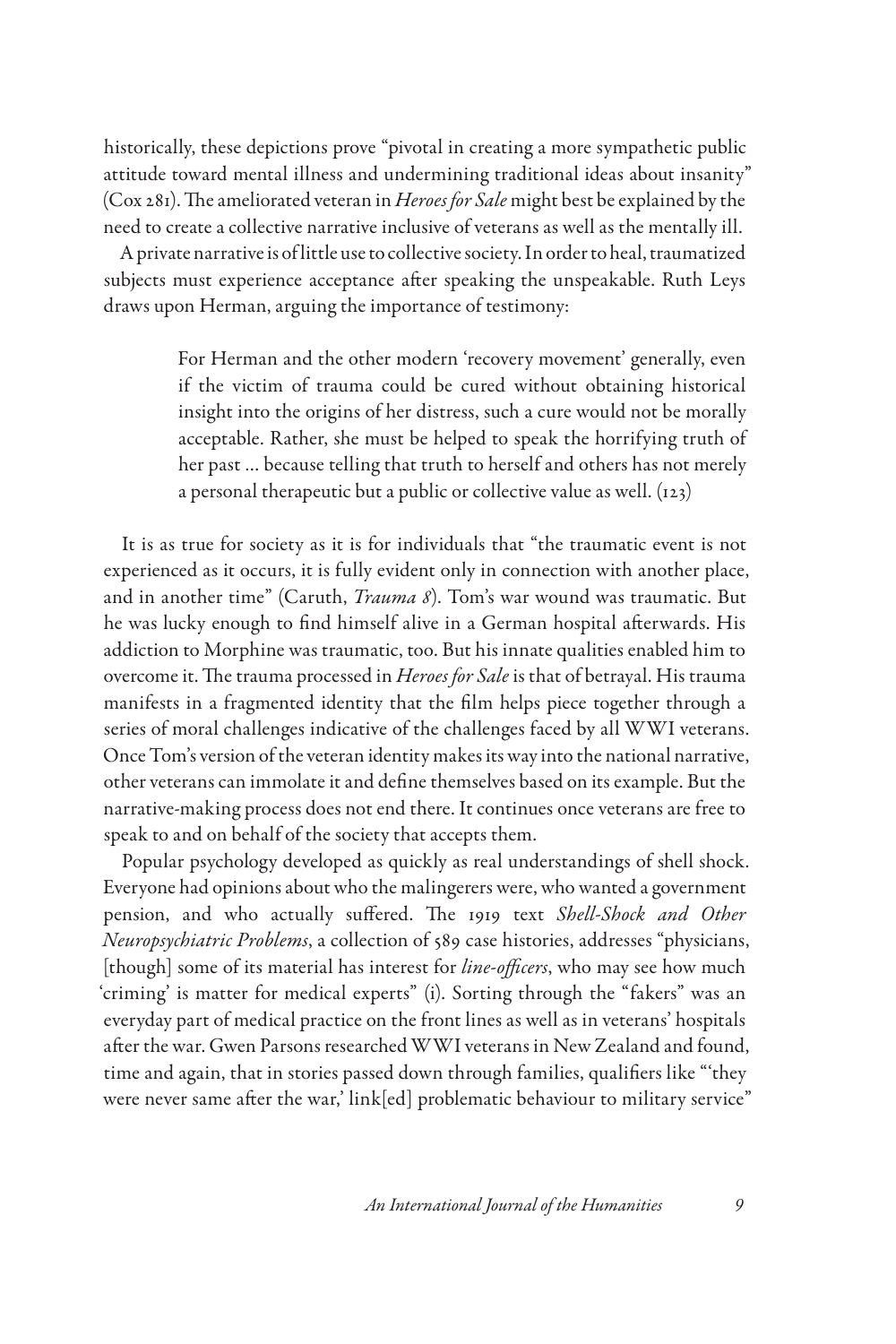(71). Statements like these are examples of attempts to bolster the legitimacy of shell-shock claims. But shell-shock also implied a hereditary link to mental illness, a link that caused secondary symptoms to societal symptoms to emerge.

The individual mind tends to resist narrative-making in therapy. It is draining and potentially retraumatizing to speak the unspeakable. A similar phenomenon emerges for society when mental illness gains the capacity to change the social status of entire families. Such concerns greatly impacted the development of treatments: patients would not divulge information out of shame or fear of being labeled as malingerers. In the preface to the second edition of *Shell Shock and Its Lessons*, a 1917 text written by G. Elliot Smith and T. H. Spear at the University of Manchester, the authors make an appeal for patient confidentiality:

> Our book, however, is a plea for the necessity of intimately personal and confidential discussions between patient and doctor, for the purpose of enabling the latter to learn the innermost secrets of the former's individual experience and thereby discover the sources of his distress. These confidences cannot be shared with the nurses, not indeed with any third person. (ix)

Smith and Elliot relate later that "[i]t is not merely the psychological side that

is neglected. The most depressing aspect of the state of affairs *is the comparative absence of all research*" (117). Mental healthcare was in its formative stages, held back by stigma and underdeveloped narratives. Not surprisingly, those veterans who spoke negatively of the war effort were labeled as cowards. Veterans with legitimate anger or illness were excluded from society until a narrative could develop, until enough iterations of veteran identity provided them with the authority to speak.

In *All Quiet on the Western Front* (1930), Paul Bäumer, played by Lew Ayres, is accused of cowardice when



Two scenes from All Quiet on the Western Front: The first shot (left), shot in the opening scenes of the movie shows a young soldier in eager anticipation of war (00:05:21). The second (right), shows Paul Bäumer on home from leave, stooped over, and with a new set of attitudes concerning wartime experience (01:49:13).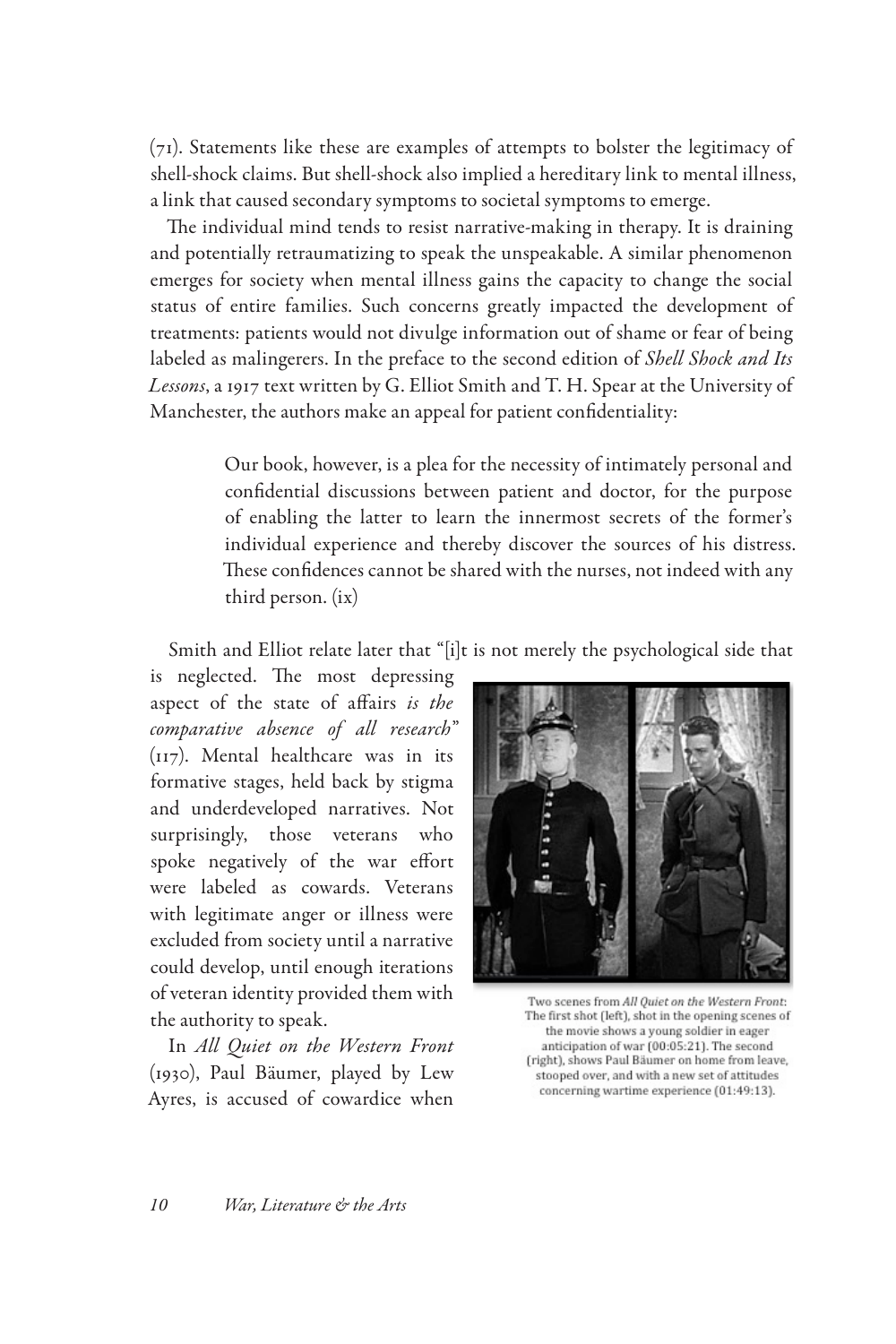he displays battle fatigue and decries the war effort. Despite his hatred of war, he prefers death to living in the civilian world. Early in the film, Paul is convinced that it is "fitting and proper" to die for one's country. In a rousing speech from his school teacher, he and his fellow classmates each envision themselves basking in the glory of war. Paul sees himself standing in a doorway, dressed in full uniform, smiling in expectation of war's glory. Later in the film, however, Paul returns hunched over, emaciated, and bitter about the loss of his friends. Though *All Quiet on* 



Paul Bäumer hears his teacher indoctrinating the next batch of young soldiers in All Quiet on the Western Front  $(01:55:24)$ .

*the Western Front* is an adaptation of Erich Maria Remarque's famous German war novel, its Hollywood birthplace, all-American dialects, and universal depictions of war's effects upon the mind and body make it an addition the narrative-making process that takes place in *Heroes for Sale* and *The Last Flight*.After visiting his mother on leave, Paul walks down streets featured in the opening scenes of the film, streets that now appear deserted in the absence of soldiers marching happily off to war. He sees the window he looked out of when he decided to enlist open and hears the same nationalist rhetoric falling upon the ears of the next crop of students. Paul stops. There's no mistaking it: the look on his face is one of anger and conviction. To emphasize this point, the camera pans left as Paul exits the scene to the right. Without breaking the shot, the teacher continues his speech and Paul enters the room. The teacher says, "You must speak to them. You must tell them what it means to serve your fatherland" (1:56:18). Paul holds back his anger in a way similar to Tom in *Heroes for Sale*. He looks upon the students with pity. He doesn't know if he should expose his true feelings: "I can't tell you anything you don't know. We live in the trenches out there. We fight. We try not to be killed. Sometimes we are. That's all" (1:57:04). Devoid of the descriptors found in propaganda, the teacher attempts to get more out of Paul. Once again, the pressure builds until the war veteran bursts with conviction, speaking for all veterans lured into war under false pretenses.

Paul turns toward the teacher and exclaims, "I've been there! I know what it's like … You still think it's *beautiful and sweet* to die for your country don't you?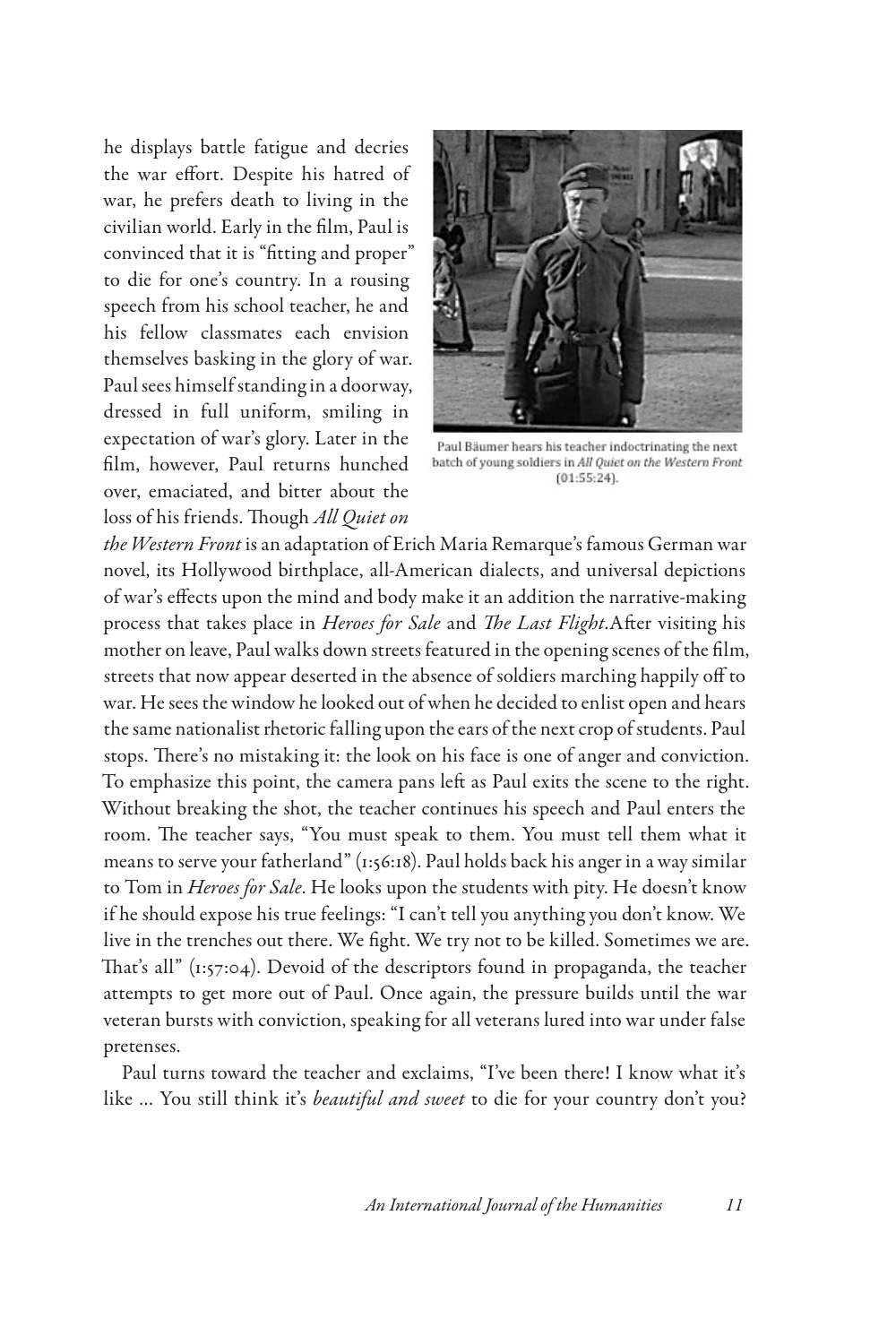Well, we used to think you knew. The first bombardment taught us better. It's dirty and painful to die for your country. When it comes to dying for your country, it's better not to die at all. There are millions out there dying for their countries and what good is it." The children become audibly concerned at this point; one calls him a coward. Paul replies that it is much easier to say "go and die" than to "watch it happen," exiting the room, claiming he will go back to the front "tomorrow" because "he can't stand it" there (01:58:05-01:59:13). Because of his imminent death, Paul speaks from the vantage of a ghost, representing all of those who died in the war. As a ghost, his proximity to death and combat cannot be questioned. This vantage enables him to break down barriers to the narrative-making process: accusations of cowardice, stigma, and other resistances. Unlike Tom in *Heroes for Sale*, Paul does not have to prove himself through hard work and principals. Unlike Cary in *The Last Flight*, Paul does not have to prove himself by overcoming the symptoms of shell-shock. Instead, he draws upon those unquestionably accepted into the narrative of their sacrifice. He channels the voice of those who perished and encourages those who will listen to learn from those who survived.

Eric Leed argues cause and effect, explaining that traumatic events show "how past events act as causes in human history. They show us how our wars mark minds, how an unforgettable past becomes determinative even though the past has no existence outside human imagination and memory" (85). Leed draws upon many of the popular arguments surrounding *All Quiet on the Western Front*: that it represents Erich Maria Remarque's personal illness, that it reflects societal woes of The Great Depression. As with Room's reading of *The Last Flight*, Leed avoids larger discussions of veterans in society. When Paul Bäumer claims that he "can't stand it" in a society that refuses to listen, he implies an impending repetition of war. Just as society fears veterans returning to the violence that kept them alive, veterans fear society's return to the war: the repetition of collective trauma.

Leed continues, "Through the lens of war neuroses we may see how events become ideas that determine and define subsequent actions. The neuroses of war reveal how ideas of injury arise from fatal events and generate a causality — the faith and fear of what happened before is happening still and will happen again" (85). Paul, like many veterans, sees death and carnage on unimaginable levels. His speech is more than an anti-war soliloquy. It is a desperate attempt to save lives. He channels his symptoms—hunched over shoulders, anger, disregard for that which is fitting and proper—and gives them purpose. The articulation of veteran identity in *All Quiet on the Western Front* encourages other veterans carry on the work of truth-telling begun by those who died, suggesting that death is all that war has to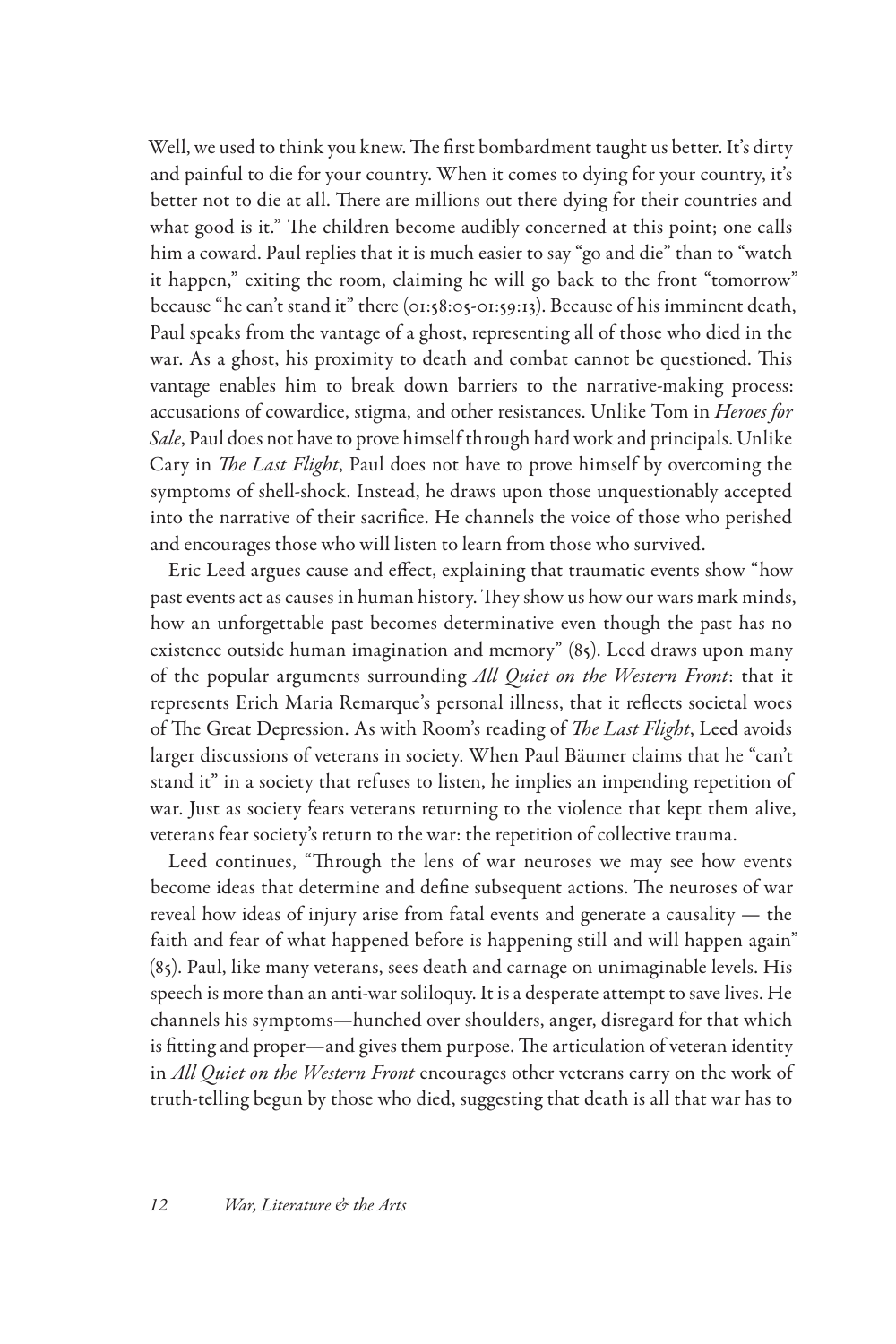offer. It argues that the most important role for veterans in postwar life may very well be healing the wounds of society by circumventing the traumatic repetition of war.

Many veterans undertook this mission in the interwar period. Groups like The American Legion wrote shell-shock into the national narrative and, thusly, veterans themselves. Cox discusses the research of Dr. Thomas Salmon, "a key figure in the unfolding struggle for care for war-neurotic veterans" (285), as an individual who



Paul confronts the teacher that sent him to war in All Quiet on the Western Front (01:59:00).

changed how we understand war-related mental illness: "[S]hifting terminology in academic and popular use divorced the psychological problems of soldiers from those of women and men in civilian life. Pre-war associations of the condition with hereditary or moral weakness disappeared when the condition struck men from all ranks of society" (287). In *The Last Flight*, Bill and Shep only exacerbate limited understanding of the condition; they are fuel upon the fire of America's anxiety. Cary, however, is an example of a veteran who survives his symptoms, displaying integrity, persevering despite the shortcomings of his fellow veterans. Tom Holmes shows a similar level of integrity in *Heroes for Sale*; he helps heal the wound of betrayal committed against veterans excluded from the collective narrative. In *All Quiet on the Western Front*, Paul Bäumer speaks with the authority of the dead, assigning living veterans the mission of exposing the truth about war. Each of these films stereotype veterans in some way. None of them are 100% accurate. But they don't need to be. They each discover some scrap of truth needed to repatriate veterans into society, transforming them from symptoms into treatments for the trauma of war.

## Works Cited

*All Quiet on the Western Front*. Lewis Milestone. Dir. Perf. Louis Wolheim, Lew Ayres, John Wray, and Arnold Lucy. Universal Pictures, 1930. DVD.

Arlow, J.A. "Trauma, Play, and Perversion." *Psychoanal 42* (1987): 31-44. Web. 15 Apr. 2013.

Bernstein, Richard J. *Freud and the Legacy of Moses*. Cambridge: Cambridge UP, 1998. Print.

*An International Journal of the Humanities 13*